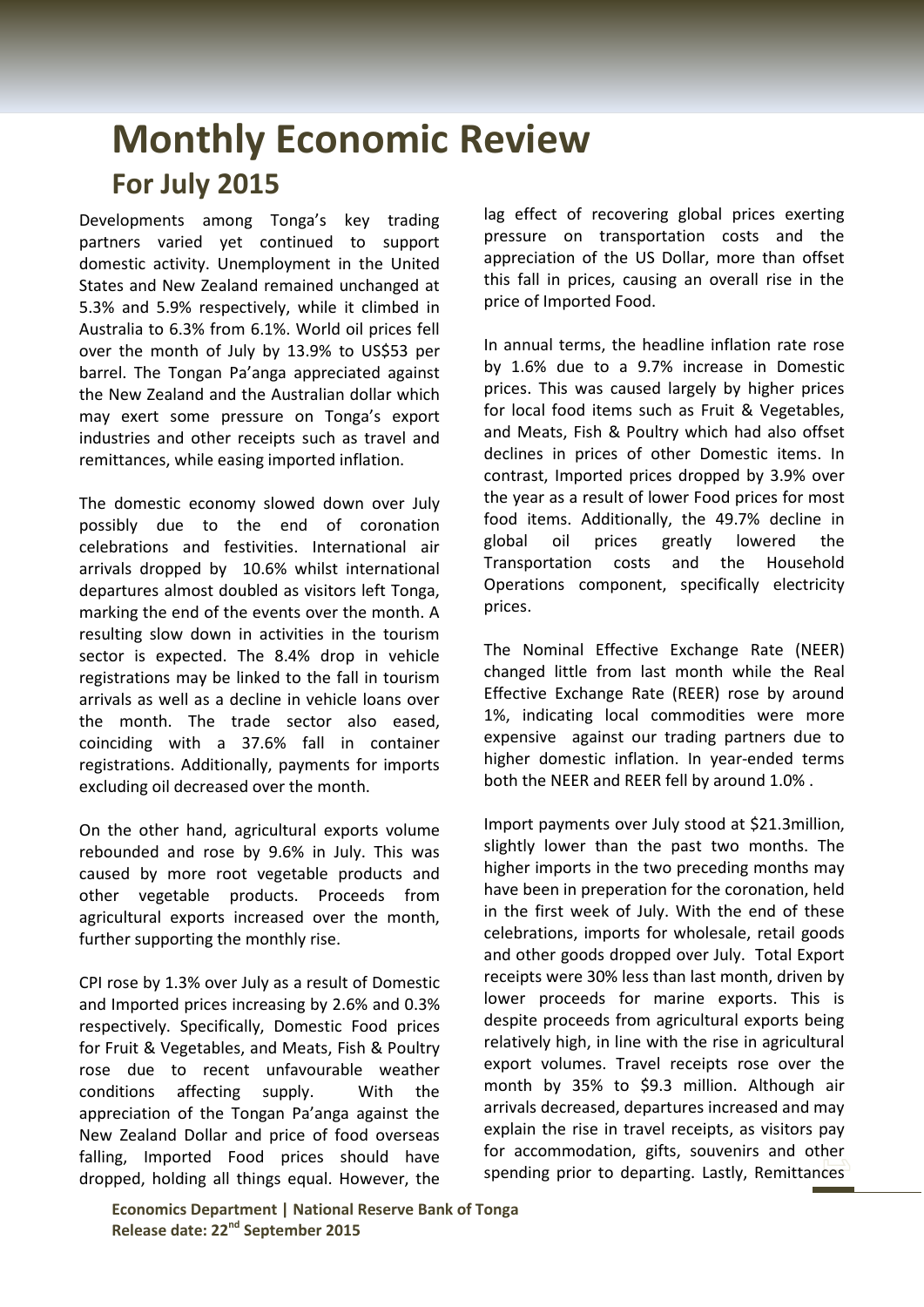remained high at approximately \$21.8 million, around 14% more than in June and the highest recorded for this year.

The balance of Overseas Exchange Transactions over the month of July was a surplus of \$12.9 million, much higher than the surplus in June. The outcome stemmed from a higher current account balance. This was due to less net outflows in the trade balance combined with private transfer receipts more than offsetting a rise in official transfer payments. As a result, foreign reserves rose by \$12.9 million over the month of July to \$302.6 million, sufficient to cover 8.6 months of imports, well above the NRBT's minimum range.

Broad Money increased over June by 2.9% due to a 4.2% rise in net foreign assets, offsetting a 1.9% decline in net domestic assets. The increase in net foreign assets reflects the increase in foreign reserves while a 3.8% decline in capital accounts driven mainly by a decline in banks's retained earnings drove the lower net domestic assets. Broad money also increased over the year by 13.4%, underpinned by increases in net domestic assets and net foreign assets. Total domestic demand deposits and currency in circulation also increased in line with the rise in broad money. Banking system liquidity rose over the month by 5.9%, which resulted from the higher deposits and the increase in foreign reserves. Over the year, banking system liquidity increased by 17.8%, due to increases in deposits and the foreign reserves.

Bank lending increased slightly over the month by 0.5% due to increased lending to households. Including loans extended by non- banks, total lending rose by 0.2%. About more than 50 new loans were approved from the Government's managed funds loan scheme during the month, totalling more than \$0.6million. Over the year, total bank lending increased by 11.7% driven by a 13.7% and a 11.0% increase in business and household lending respectively. Including loans extended by non-banks, total lending rose by 8.0%, reflecting lower on-lent loans by the government.

Weighted interest rate spread widened over the month from 5.88% to 5.95% in July 2015. This was due to a 0.3 basis points increase in weighted average lending rate to 8.23%, and a 6.4 basis points drop in weighted average deposit rate.

Net credit to government slightly declined in July 2015, therefore, adds to the fall in net domestic assets. This follows a slight increase in government deposits. Contributing to the rise in broad money over the year, net credit to government rose by about 13% due mainly to a decline in government deposits more than offsetting a decline in bonds held by banks.

Developments in the major trading partners' economies, particularly the lower commodity prices, supports the positive NRBT outlook for Tonga's economy. Early signs of improvement are evident from the agricultural sector. We also expect robust credit growth as business confidence and conditions improve. The banking system continued to remain relatively stable and profitable, with reported credit growth and strong liquidity and capital positions. Although the New Zealand dollar depreciated, it had little impact on remittances and travel receipts from New Zealand, both of which increased over the month of July. On the other hand, businesses and other consumers enjoyed lower import prices in line with the exchange rate weaken. Low inflationary and liquidity pressures together with ample foreign reserves provide no requirement to adjust monetary policy settings in the nearterm.

The NRBT will continue to promote prudent lending, closely monitor credit growth and be mindful of the impact of a continued deflation. The NRBT will closely monitor the country's economic developments and financial conditions to maintain internal and external monetary stability, promote financial stability and a sound and efficient financial system to support macroeconomic stability and economic growth.